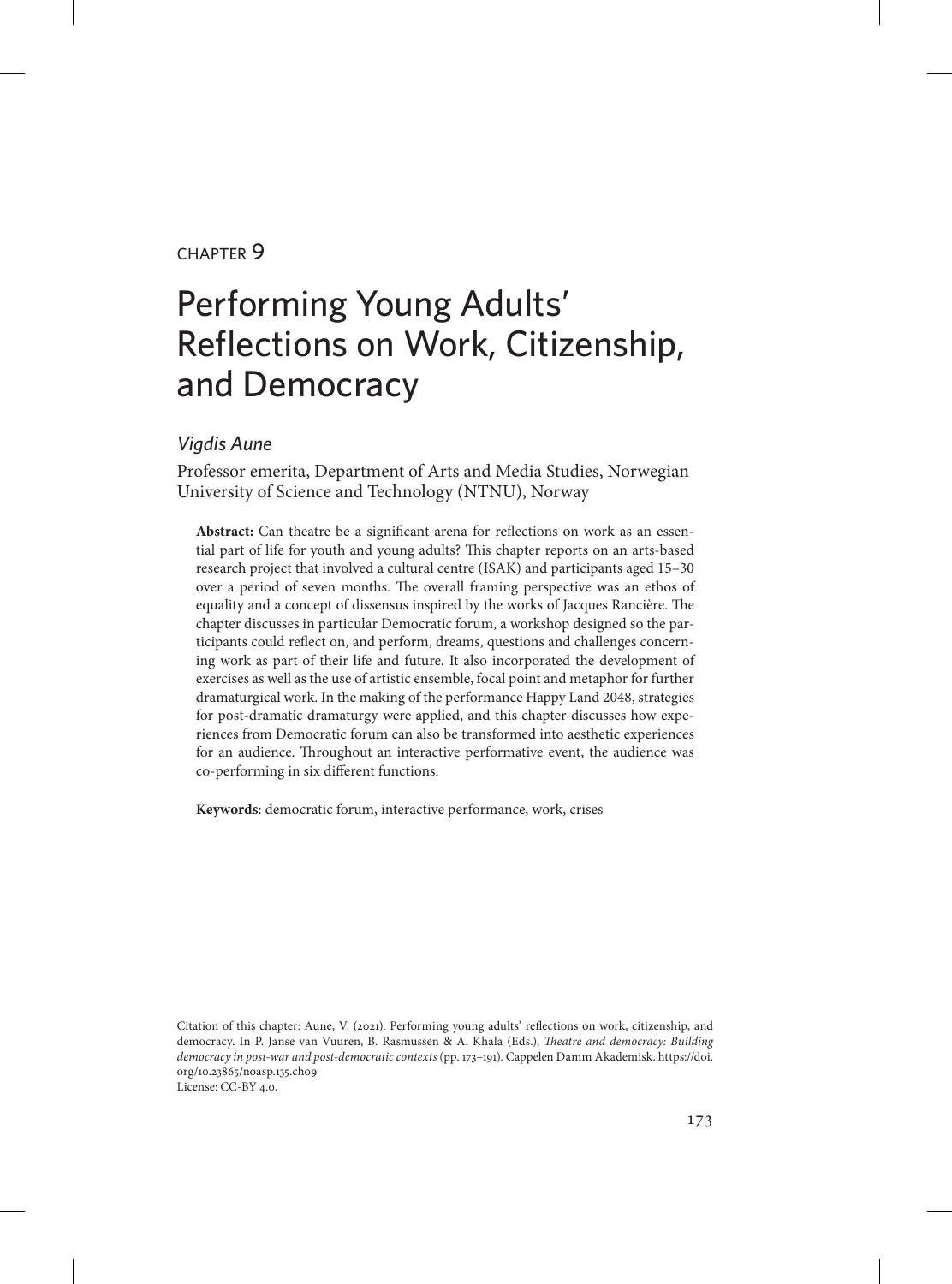# **Introduction: Happy Land 2048 – an applied arts-based research project**

Director Welcome Welcome to Happy Land Welcome to 2048

What are you going to be? What is your dream job? What kind of job will make you happy? Welcome to seek happiness in Happy Land (Excerpt from the opening of the performance)

The Cultural Centre ISAK (https://isak.no/) arranges various arts and cultural activities and brings together a wide range of youth and young adults, including several youth and student theatre companies in the city of Trondheim. My idea was to explore the topic of "work" together with young people and, through collaboration with the producer at ISAK, the centre became a professional non-academic research partner. There was an important double goal: to increase interest and further competence in theatre, and, secondly, to create an interesting performance at ISAK. An invitation to prospective participants was developed and made public, informing about two phases: first, the investigation of theme, and, second, the creation of performance. Participants did not have to commit for the entire period of seven months. Information about the project was available on ISAK's website throughout the whole period.

In phase one, around 20 people attended, once or more frequently, twohour weekly workshops spread over five weeks. They were asylum seekers as well as Norwegians and international exchange students, all aged 16–39. Thanks to the open invitation, and because it became a heterogeneous group, there was soon a climate of great diversity of experiences and opinions and a positive attitude towards new inputs and responses. We actively invited participants who were not primarily interested in theatre, and their voices and backgrounds became important both for developing research questions and for approaches to the theatre production. According to the ISAK producer, such an open group-based and "devised" production platform was new to the theatre-people at ISAK. This made it challenging to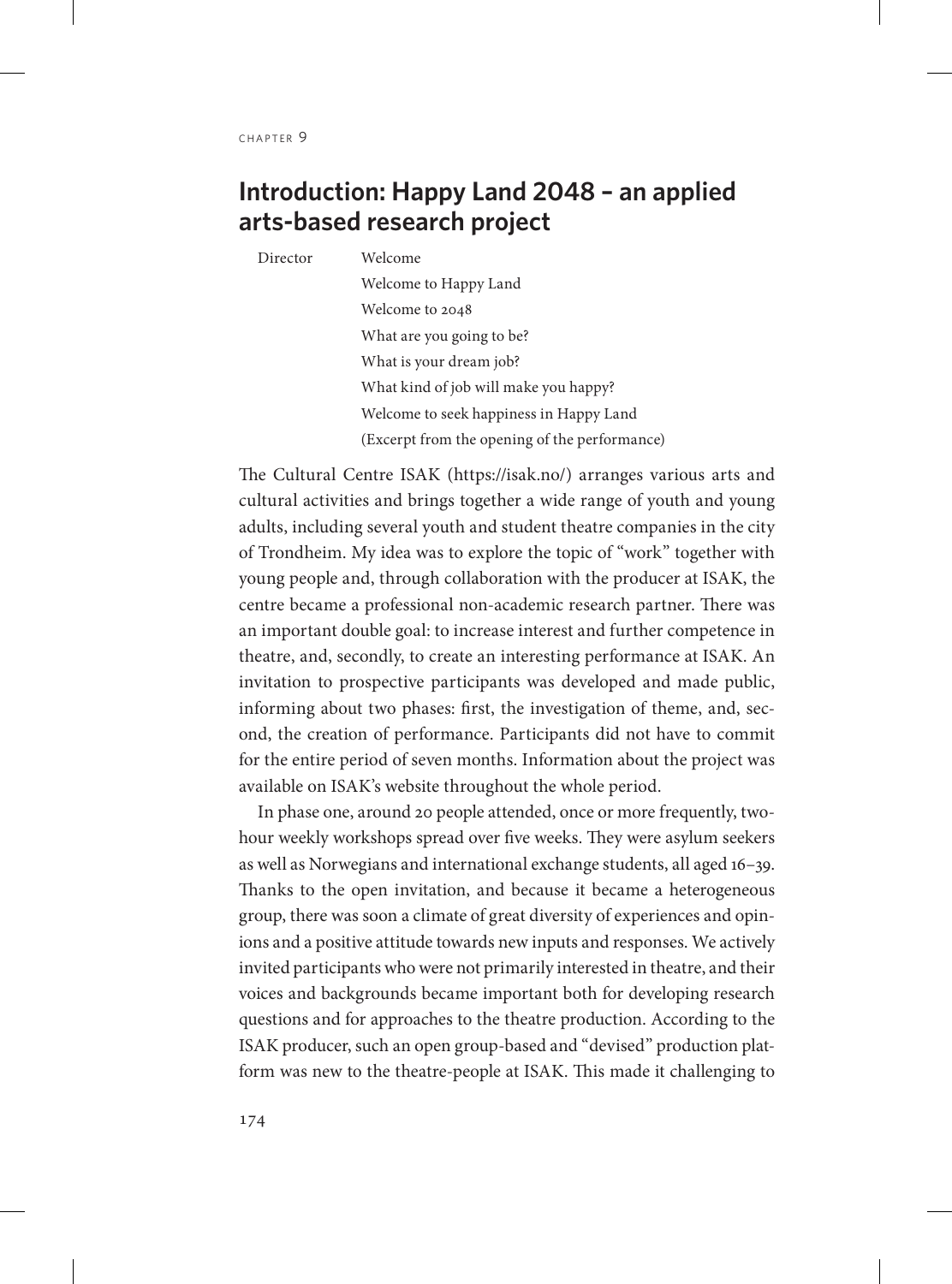recruit participants especially interested in theatre. The initial collaborative process in devised theatre projects is often both intense and confusing. As a facilitating director-researcher, I consciously wanted to give priority to voluntary participation, an open exchange of experiences and the emergence of questions, rather than simply hand out a hypothesis, with clear, pre-set plans, purely to cater for participants' desire for predictability. It created a dilemma I chose not to solve in this phase.

Phase two was led by the researcher in close collaboration with the scenographer, the producer and an artistic team of eight film- and theatre students. This artistic team developed and extended into a dynamic relationship between participants, presenting competences they wanted to share and develop, and co-operating with digital media expressions and needs in the aesthetic communication. Two groups of 6 and 20 audience members participated in showcases with critical response process (Aune, 2018).

## **Methodology and theoretical framework**

The chosen arts-based research design (Haseman, 2006; Nelson, 2013) includes an ethnographic approach where participants are considered as co-researchers, not informants (Denzin, 1997). This is important in order to draw on experiences and resources in the specific context. A research design dominated by experimental and improvisational modes of work generates and presents findings in, and through, an interactive performance production: Happy Land 2048. To conduct research within a performative paradigm also requires elaboration and reflection on methodological and aesthetic decisions, and on how documentation and reflection are integrated as essential tools. However, while acknowledging the importance of the role of co-researchers, Robin Nelson (2013) underlines the researcher as the central knowledge-producing subject (p. 37). Hence it is the researcher's responsibility to clarify the theoretical framing perspectives, make explicit the guiding intentions and choices made, and be aware of the specific context and its existing relationships. Important also is a self-reflexive attention to the researcher's roles and functions.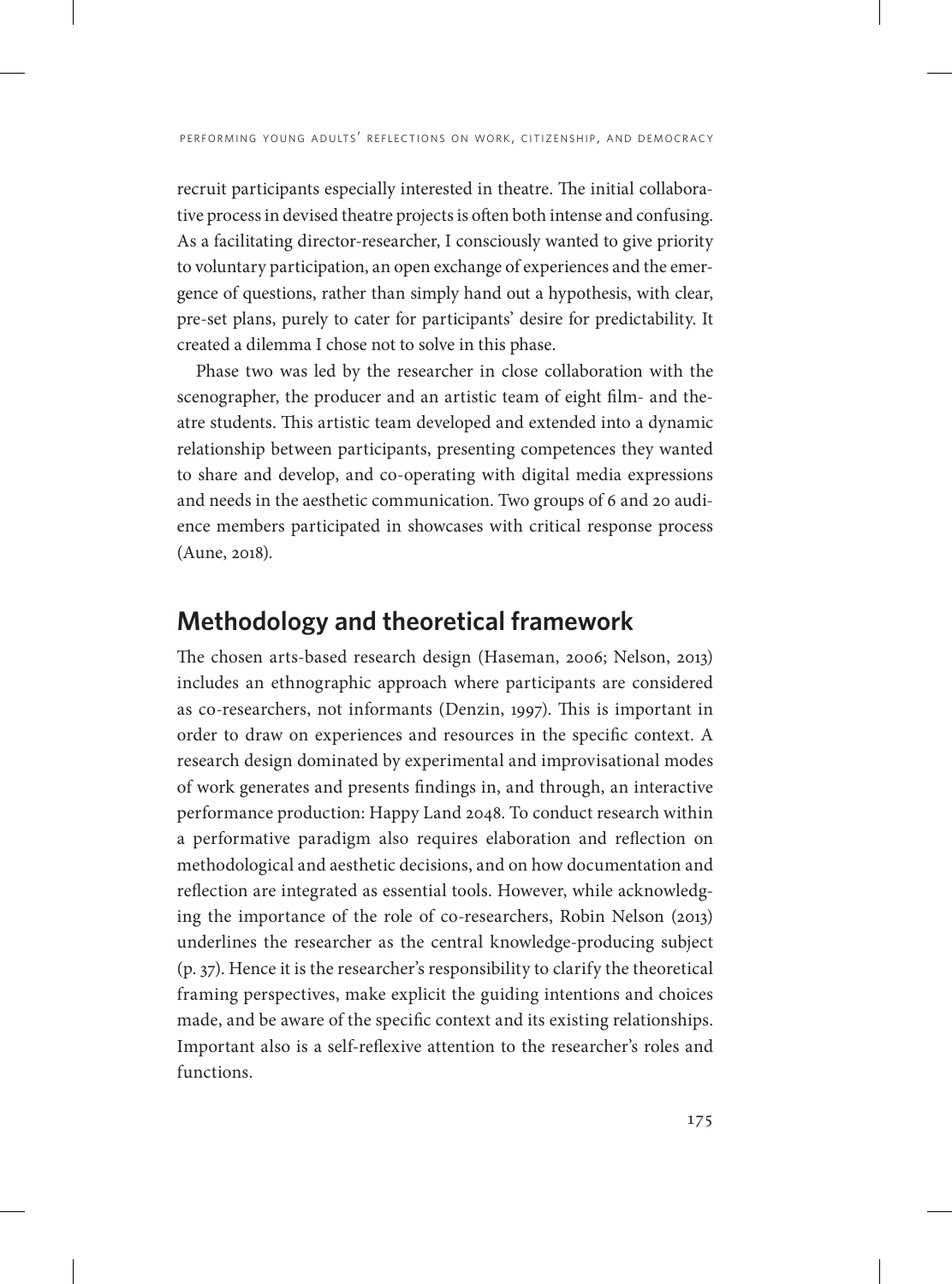As a facilitator I tried to adapt a high degree of open and mutual communication. I documented the workshops in a report, including significant statements and reflections on further opportunities. The report was distributed by email to participants and discussed in the next workshop. During the workshops in the first phase participants wrote on post-it notes in different colours and these were mounted as wall newspapers. This served as a support in presentations, as shared visual archives and as drafts for dramaturgy. Reports and wall newspapers were widely used as common continuity-creating empirical material. Furthermore, I wrote drafts of dialogues, and these served as a poetic form of documentation and as text material for improvisational work. Two of the participating students analyzed parts of the process for their written assignments and these works have been freely available as mutual information and as a basis for reflection.

Jacques Rancière's theories on democracy and performative aesthetics act as a framework for our democratic and aesthetic strategies and also serve to enlighten dilemmas that occur in the process (see "Concluding thoughts"). Rancière's (2004) notion of aesthetic distribution includes sensuous and bodily experience in the ways we understand our being in the world (Merleau-Ponty, 1994). His view on "political subjectivation" (Nash, 1996) fits in with theories on performativity where self-construction takes place both in verbal and theatrical acts and in reflecting between these forms of being (Schechner, 2002). The design which fosters reflection through aesthetic experiences therefore emphasizes the importance of a dynamic relationship between different ways of communication; conversation and oral presentations, improvisation and role playing, and performing for an audience. A fusing of systematic and critical reflective representation of experience together with scenic presentation, characterizes postmodern performing arts based on lived life (Aune, 2017a, 2017b; Martin, 2010; Saldaña, 2005, 2011). Rancière's view on democracy rests on his conviction that a basic human equality and the right to utter/ stage dissensus are human rights in healthy democracies. This became instrumental in Democratic forum, a workshop design for our arena for young adults to raise their voices about work as part of their lives today and in the future. These forums had a fixed form: a brief introduction of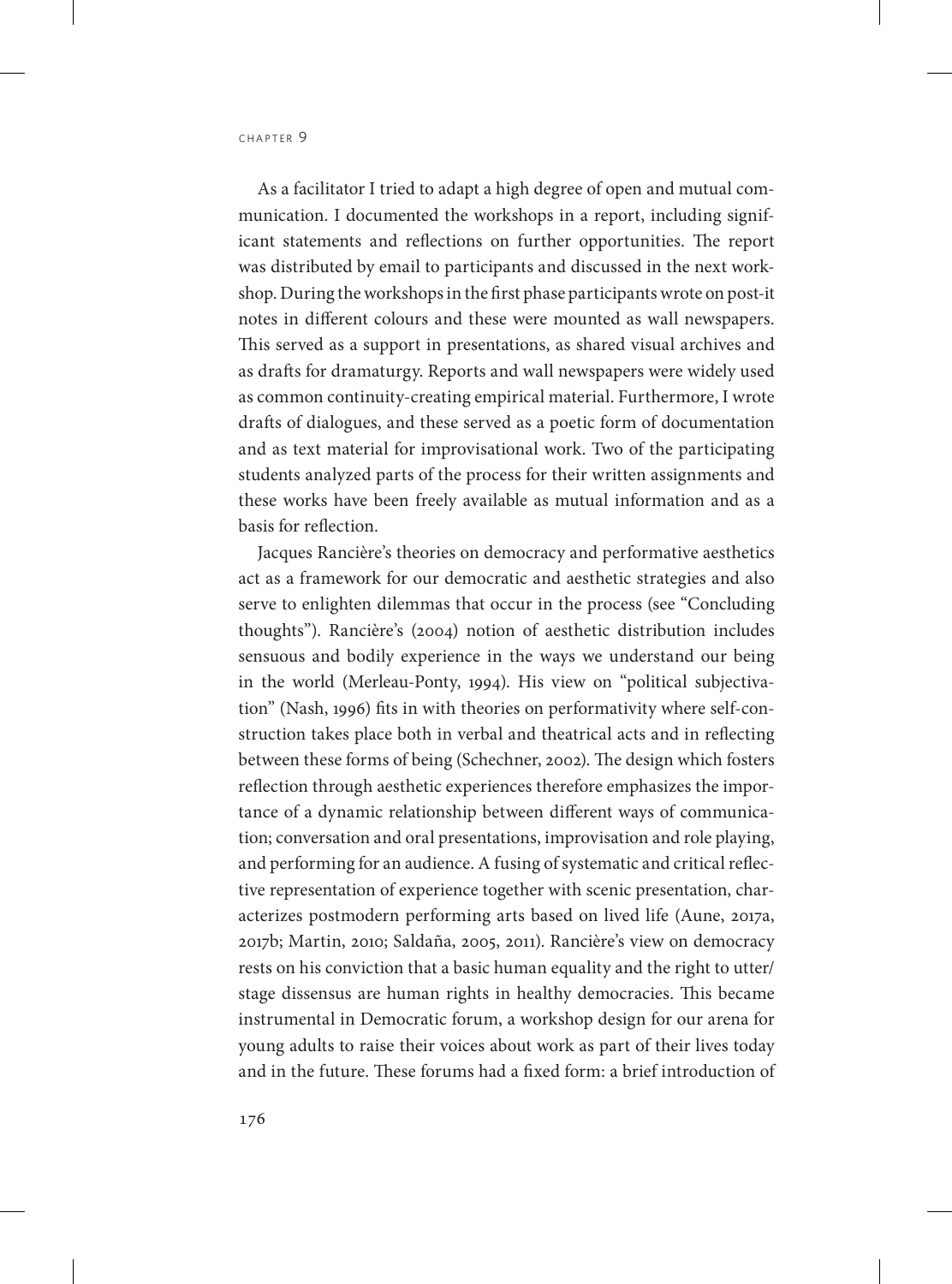a question or aspect regarding *work* was followed by a group/individual exercise and a sharing. The forum closed by reflecting on questions for further investigation. The first four forums revolved around two issues: the concept of free choice of employment, and work as community, meaning and self-development. The closing Democratic forum summed up and developed a focal point and a metaphor for working out the performance.

# **Democratic forum 1: Disclosing the myth of the right to work and free choice of employment**

The first paragraph in Article 23 of the UN Declaration of Human Rights was chosen as material for the first Democratic forum. This paragraph reads: "Everyone has the right to work, to free choice of employment, to just and favorable conditions of work and to protection against unemployment." (UN, 1948). Norway ratified the Declaration in 1948 and it has been fundamental to all policy areas, including work and education. The Declaration has been accused of being an expression of Western domination and a legitimation for military, economic and cultural abuse of power and arrogance (Rathore & Cistelecan, 2011). Moreover, Rancière (2011) argues that the Declaration is written as a representation of a society in which all individuals are seemingly free and equal. It gives the appearance of equality, equal rights and opportunities freed from social contexts and individual life stories (Rancière, 2011, p. 173). "Political subjectivation" is a process of verifying or activating the right of equality, and to bridge subjective existence and the Human Rights. Inspired by Rancière's views we wanted to facilitate actions for the participants to examine and perform their understanding of Article 23, towards a process of becoming critically reflected subjects and citizens.

In the first forum exercise, *Green, Yellow and Red Card*, each participant was given three coloured cards and one of the statements in the first paragraph of Article 23 (see above). Participant 1 read her statement, tagged it to the green card for *agree*, red for *disagree* or yellow for *not sure*. The choice of colour had to be justified. Then the others in turn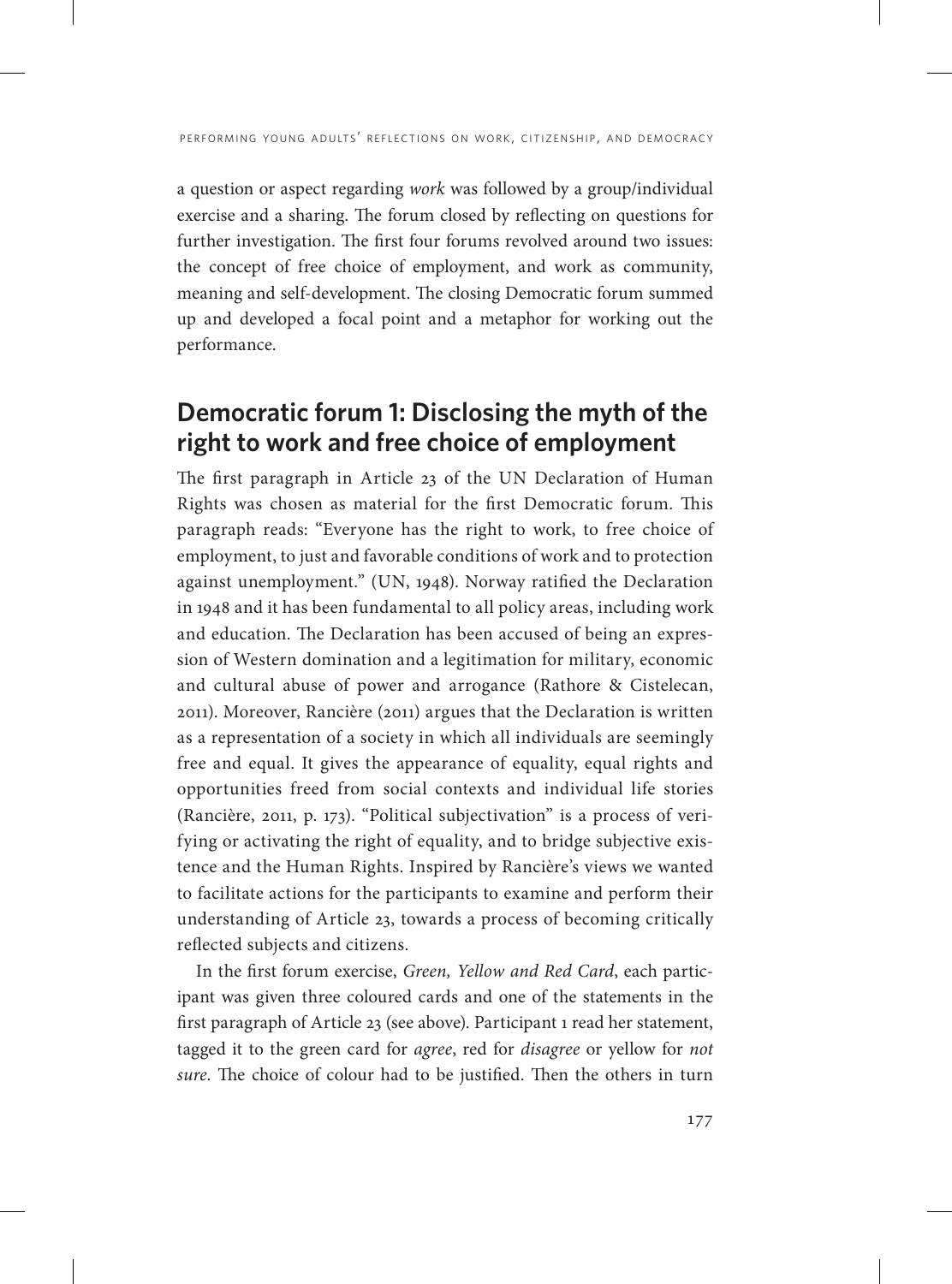laid down their choice of card and accounted for their choice. After this round, participant 1 repeated the statement and the participants were able to change their cards. The routine was repeated until all statements had been considered. The finding of this exercise was clear; all participants stated that the right to work is important, especially for young people. Work relates to income, community and identity and the opportunity to grow. Unemployment was considered "evil", personally, socially and financially, and the participants shared experiences of meaninglessness, inferiority and isolation caused by unemployment. The participants stood together behind this statement, summarized by an exchange student: "It is a hunger for work."

Furthermore, they doubted that the right to free choice of employment was valid for them. They experienced great discrepancies between official policy offering a variety of educational rights and their opportunities to get relevant work. Many had experienced short and temporary employment contracts and uncertain freelancing, and expressed a need for more predictability. Participants also shared uncertainty about what kind of employment and opportunities they would have in the future, especially with regard to the environmental crisis, robotization and globalization. The exercise *Green, Yellow and Red Card* offered a space to openly reflect on experiences because the exercise demanded justification (one had to account for one's choices), accepted uncertainty and allowed participants to change their mind. The structured form helped to open the dialogue between the participants and the researcher. One participant put it this way:

The exercise gave us equal time and right to present individual views and doubts. It made us eager to listen to differences and reflect on each other. It warmed us up for the following conversation and people were really responsible and reflexive. (My translation)

The exercise revealed the right to work and free choice of employment as a myth in the dominant political narrative. It created insight into the paradox participants experienced between official politics, and the personal uncertainty associated with the opportunities to establish and realize their own interests and dreams of work. Moreover, the young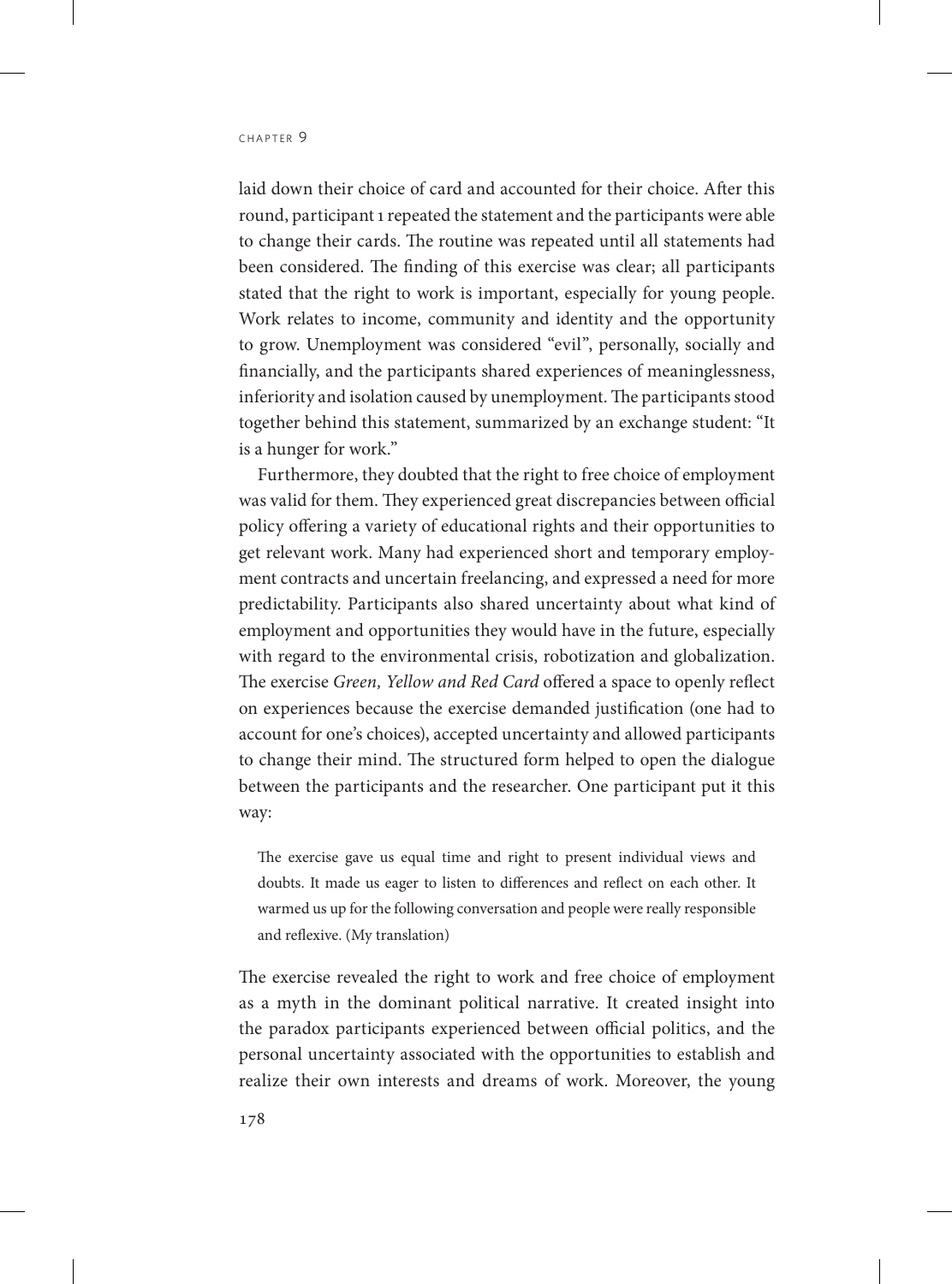participants did not consider work as a question only for them as individuals. They related work to social responsibility and citizenship and confirmed Norwegian research findings showing that young adults see their narrative of work in a perspective of responsible solidarity (Bø & Håland, 2017; Hyggen, 2017; Stjernø & Øverby, 2012).

# **Democratic forum 2: Performing concepts of dreams, obstacles and strategies**

The second Democratic forum followed up on participants' dreams and expectations. Some had clear careers in sight, while others were uncertain. In the exercise *Dramaturgy of the Character* participants could choose to start from themselves, or from an alias, or make up a fictional character, making for an open, playful response. The journey of the character towards the dream job was to be challenged by four types of obstacle: personal, relational, horizontal and vertical – and everyone had to search for strategies to overcome these obstacles On post-it notes, in different colours, they wrote, under the name of the character chosen, goals, obstacles and strategies. In this way they visualized the dramaturgy of the character.

In a similar manner, participants reflected on personal and relational obstacles and strategies. Personal obstacles were education and school results, and strategies could be, for example, the determination to work harder to qualify and to become more secure in oneself and what one wanted in life. Relational obstacles was a category that included family and expectations of choosing secure jobs, for participants often hope for status equal to or higher than parents had. Even the absence of expectations – such as is revealed here: "You can be whatever you want. It's your choice!" – was considered to be an obstacle.

Norwegian participants showed difficulties identifying horizontal obstacles related to law, tradition, gender, ethnicity, age and social class. In this they seem to reflect the dominant ideology of equality in neoliberal democracy (Rathore & Cistelecan, 2011). Participants from other geographical backgrounds reflected more strongly on such structural obstacles: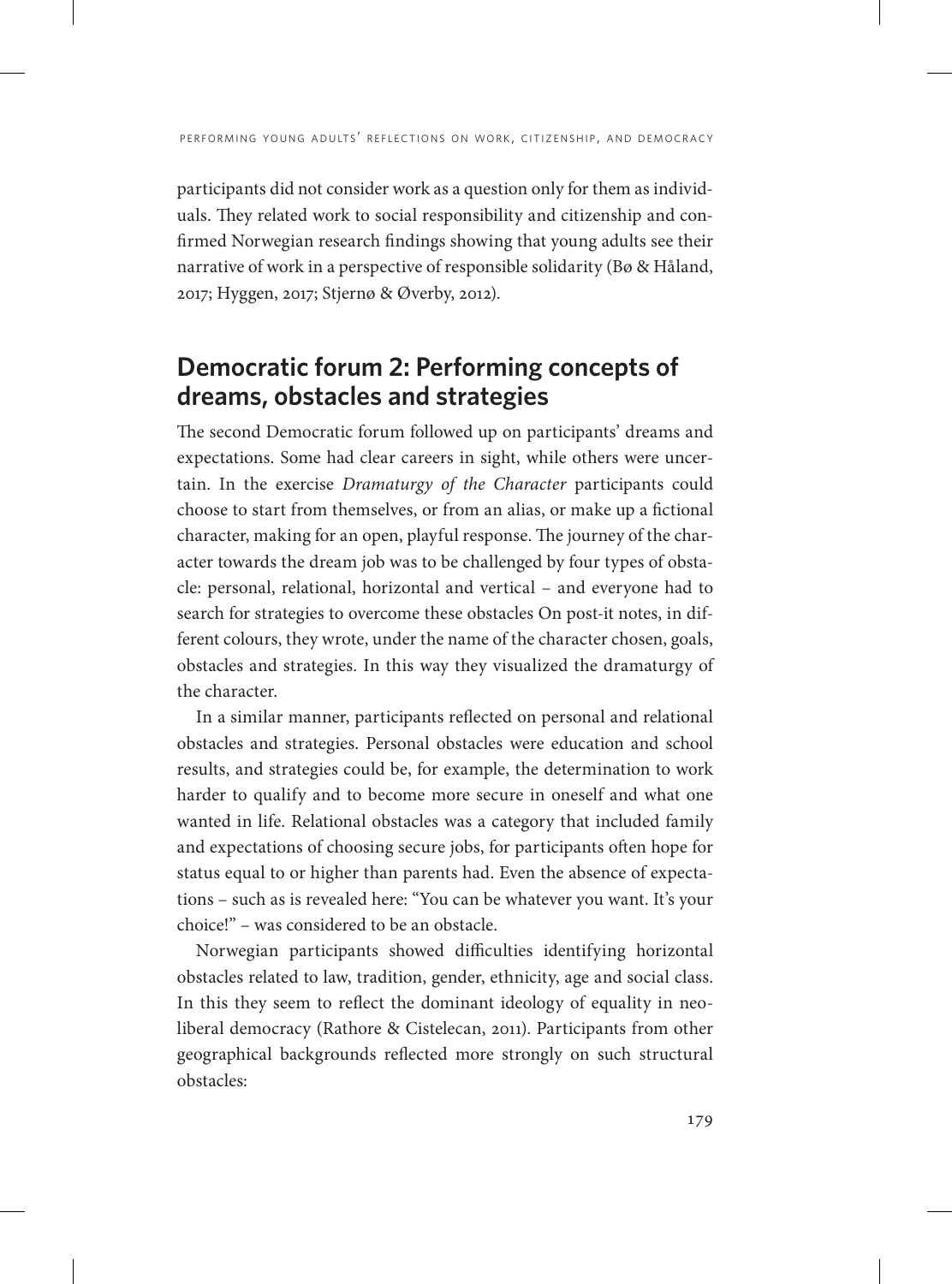I want to be a truck driver. Education is difficult due to language, but I work hard and don't get in trouble. I have no family to help but I will ask teachers and the refugee service. The horizontal obstacle is losing the right to asylum in Norway. Here I have no strategy, but if I get my license, I can work anywhere in the world. (Based on participants' post-it notes and oral presentation; my translation.)

Vertical obstacles are apparently beyond human control. In theatre, especially in classical tragedies fatal crises are caused by the wrath of gods, plague, and the wars of tyrants. Vertical obstacles first appeared in our exercise when participants confronted the characters with apocalyptic future scenarios such as a breakdown in the global environment or the internet. Facing such obstacles they found no strategies to complete the dream of the character.

Whether characters were based in themselves, an alias or fiction, and regardless of background, they reflected with a high degree of confidence, trusted their own powers and devised creative solutions to personal, relational and horizontal obstacles. Despite both self-perceived and thought-provoking challenges, they did not see the characters as victims of circumstances. The exercise *Dramaturgy of the Character* offered a common space for performing dreams, expectations and challenges across backgrounds and life situations. The exercise highlighted the challenges of being co-responsible for realizing their own right to work both within the framework of the welfare state and in communities with far weaker social and economic safety nets.

## **Democratic forum 3: The issues of vertical obstacles to work**

The third Democratic forum focused on characters struggling with vertical obstacles. The participants wrote on post-it notes the kinds of work they presumed might be of value in a future environmental crisis. They made notes in turn, as a starting point for interviews in role.

We did role playing on the mostly fictional jobs in the unknown and uncertain future and this triggered engagement, dramatic tension, joy, and creative playing. Again, participants' dreams and expectations were revealed: "If the internet breaks down, I cannot become a youtuber." "If the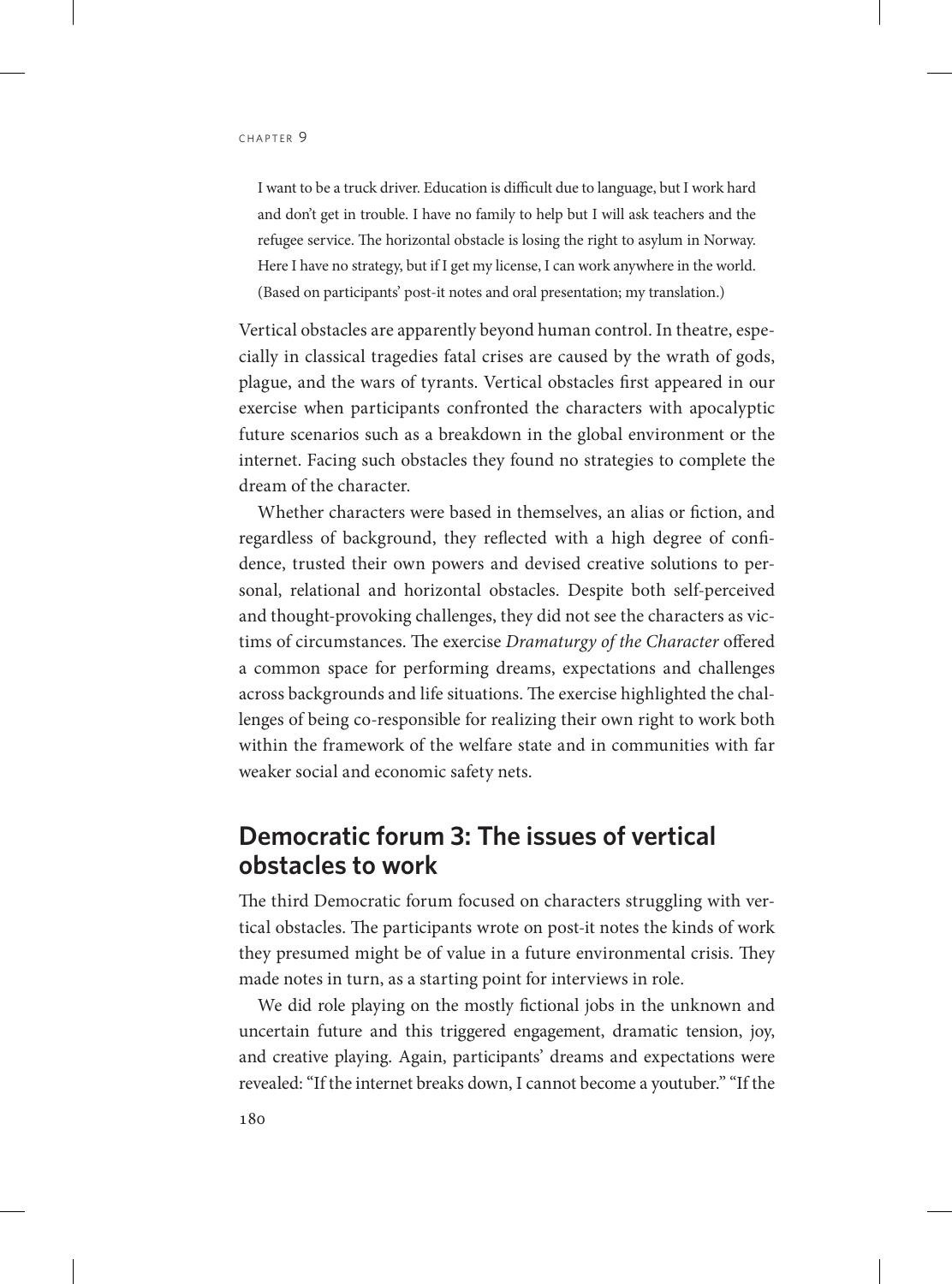oil ends, I cannot become a truck driver." Not least, the exercise opened for reflections on how goals that are too fixed can reduce possibilities and perspectives, while the unexpected can open your mind. The role-playing method provided a meta-perspective on how one thinks about oneself and work. A story is told, the story is also a story of "telling one's world", and it points to the fragility of our daily ways of understanding.

# **Democratic forum 4: Performing concepts of community, meaning and self-development**

By the word "work", participants included income, meaning, community and the opportunity to develop. They excluded, for example, work being monotonous, boring, and meaningless, but added in the same breath: "But someone has to do it." The fourth forum examined this paradox. In the exercise, they wrote on post-it notes the kinds of work they would identify as "shit jobs" and work they would identify as "status jobs". In the following exercise they added smell, sound and movement associated with the different kinds of work. They were again encouraged to draw on their own experiences.

The participants strongly agreed that the value of high-status work was high income and a lot of power, concretized by the roles of a cabinet minister, bank manager, director, landowner, lawyer, doctor, and manager. High-status work was characterized as "odourless", and was associated with distinct and low sound such as polite chatter and laughter and controlled movement. Presentations were characterized by clichés, references to media and to a lesser extent to their own experiences. "Shit jobs" were of low value because they are dull and routine and characterized by the smell of stools, blood, garbage and exhaust, the noise of people and machines, and physical wear and tear. In the participants' presentations of these jobs, the various backgrounds appeared: work as miners, in agriculture and care, teaching, sales, office, transport and renovation. Participants referred to their own upbringing to a much greater extent, and several had positive experience from temporary work in these types of jobs.

In a joint exercise, participants reflected on the issue of "necessity work". In the form of drawings, they portrayed frightening creatures threatening small individuals followed by a cheerful, critical, self-reflective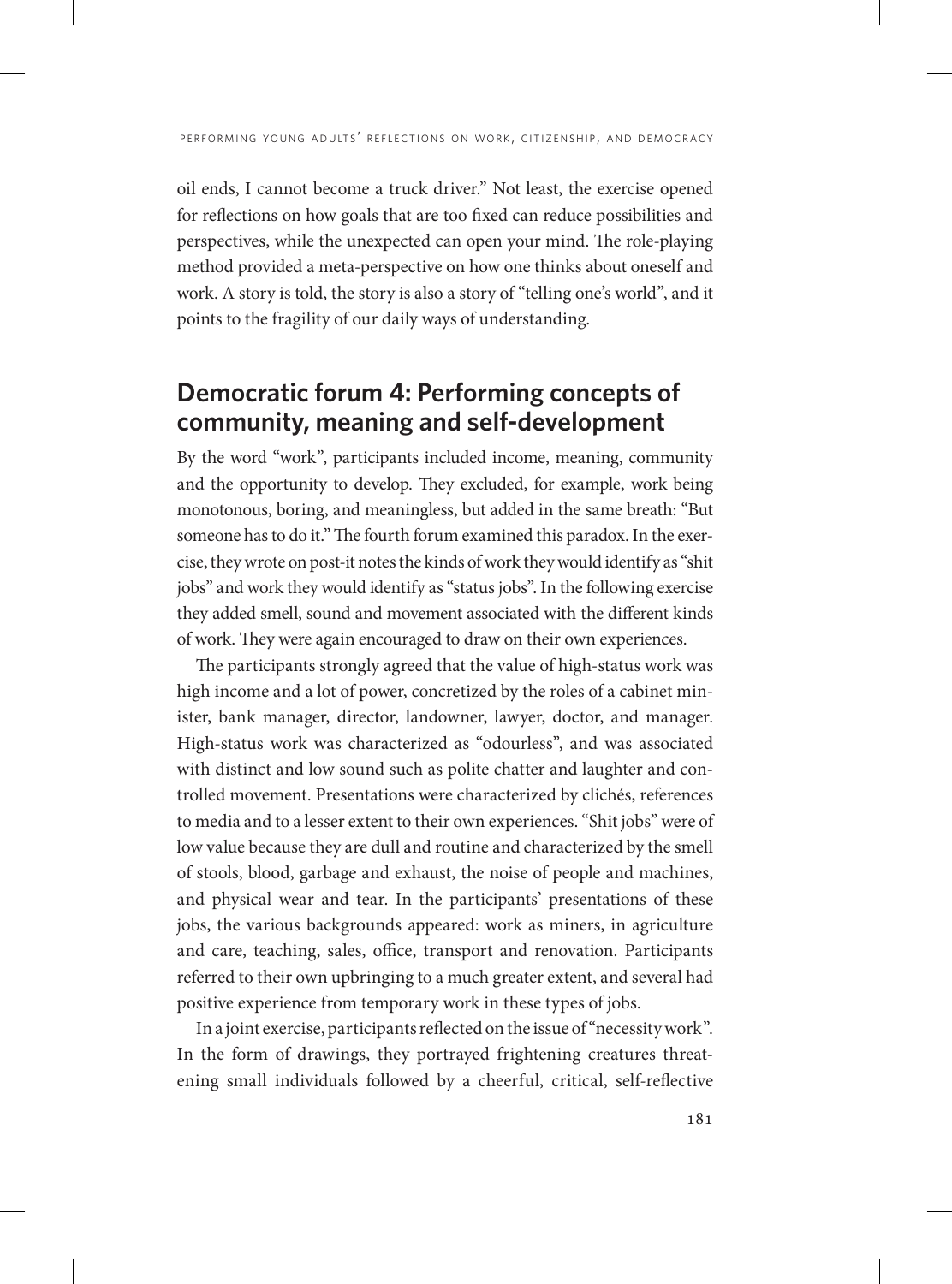conversation: "How do we really think about how we think about ourselves, work and the others?" As in the interview in role exercise, this contributed to metafiction and deepened thematic reflection.

# **Democratic forum 5: Towards a production concept of the "Fairground"**

Based on interest in both theme and performance, the participants chose the following shared statement: "The freedom to choose employment is replaced by luck and bad luck. Anyone wanting work must fish in a river where all sorts of work can be found."

In devised performing arts projects, where participants seek critical reflection on aspects of reality, the establishment of a focal point is crucial (Aune, 2017a; Aune & Haagensen, 2018). It is about gathering fragments of dramatic tension into a shared starting place being "focused, clear and delimited. A point where the temperature rises to the maximum. A place where it starts to burn" (Rønning, 2018, p. 19). Memories of luck and bad luck and the excitement and happiness of seeking out risk further led to the metaphor *Fairground*, a theatrical place entertaining the audience through the staging of games of luck and bad luck, winners and losers. The development of a focal point and metaphor are statements of reflection at a metalevel; participants reflecting on their way of reflecting. This is a vital distancing quality for actors going to transform experiences into aesthetic communication with an audience.

Simultaneously with our process, young people in different parts in the world were taking part in a powerful international climate protest. This became the backdrop for our choosing the environmental crisis as a relevant framework for our dramaturgical work. The "right to work" formulated in 1948 came soon after the Second World War had torn down and overturned basic premises for the right and opportunity for young people to shape their own lives. The title of the performance emerged from an interest in questioning what might happen when young people search for work in 2048.

With these conceptual frameworks, the growing arts project took a different direction from document-based forms such as ethno-theatre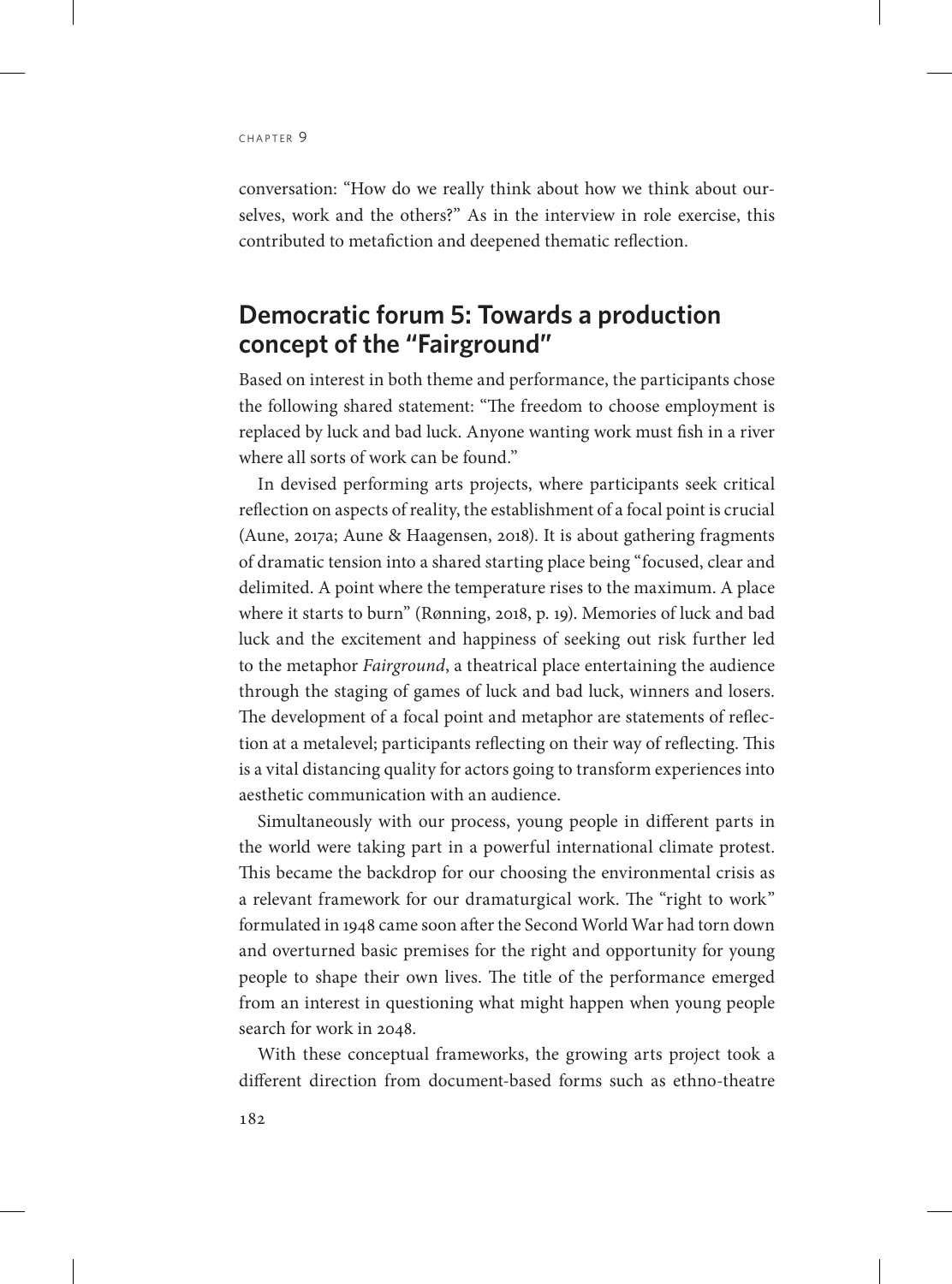and documentary theatre. In line with Rancière's notion that art may approach politics by contributing to a new division of material and symbolic space (Rancière, 2008, pp. 536–537), we found that aesthetic experiences in an unusual and unknown time-space dimension allowed for the reinterpretation of social reality, the establishment of new, self-owned perspectives and an opportunity for emancipation. Against the background of the environmental crisis we revealed dominant behaviours and ways of thinking and explored the possibilities, obstacles, and alternative strategies of resistance.

# **The next level of the cultural-democratic approach: Towards staging the audience in an interactive performative event**

The final performance was adapted to the ISAK venue and theatre festival at ISAK and aimed to be a relevant and entertaining performative event for youth and young adults. We wanted to involve the audience in an aesthetic space, so they would experience states of ambivalence and rupture, and participate in discussions and possibly in the formulation of some answers. I am aware that spectators' participation is not a guarantee of equality and democracy (Bishop, 2012, p. 284; Rancière, 2008, pp. 21–22). There must be an object, story or event – a medium that both spectators and participants can negotiate or a narrative they can interpret. The dramaturgical process therefore concerned both the design of the fictional world and the staging of the audience in relation to actors, room and objects. The material was to be found in notes and reports and in the embodied knowledge of participants, and a researcher gradually shifted role from being a facilitator to becoming a director. One challenge was to recall the most potent moments of experience and develop them into dramaturgical form. Flowing from an overriding interest in the relationship between aesthetics and politics, the aim was to create an interactive, performative event: "It is no longer the stage but the theatre as a whole which functions as the 'speaking space'"(Lehmann, 2006, p. 31). We started to develop a space and improvise with visuals and objects, followed by the integration of body, text and film, music and light. The development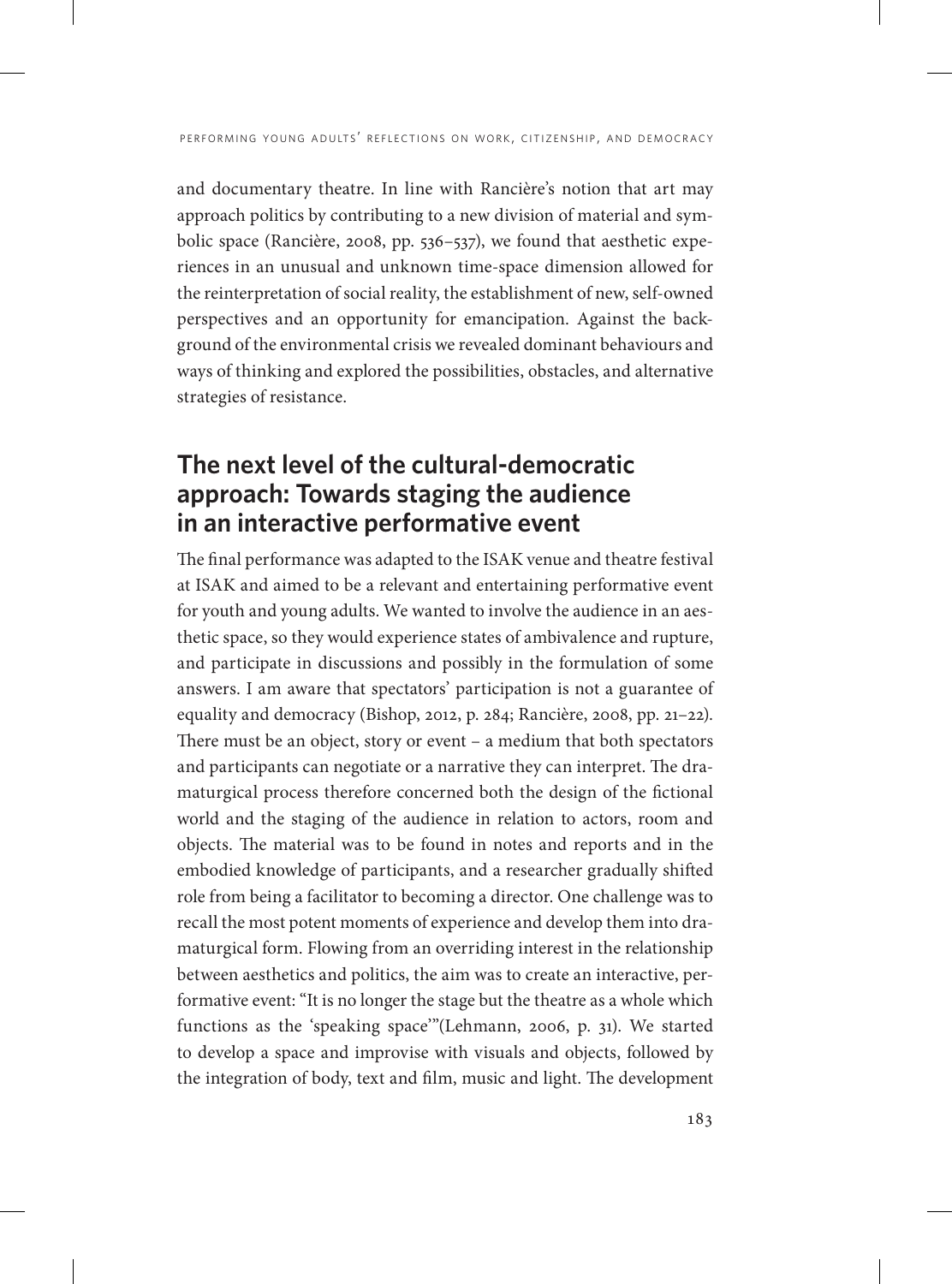of dramaturgical strategies was led by the director in close collaboration with the scenographer, the ISAK producer and the artistic team. Two groups participated in showcases with a critical response process (Aune, 2018) and these responses were of great importance to the work. In Happyland 2048 the audience are exposed to six different interactive strategies, some of which were hinted at in a pre-performance posted on social media. The presentation refers to a scenario in six sequences for five characters and a participating audience.

## **Audiences staging themselves as playful subjects**

A video display outside the venue: The director (character) welcomes visitors. The assistant (character) demonstrates how visitors can get access to Happy Land 2048 by writing their dream job on a card and attaching it to their forehead with a rubber band.

Film is a popular activity at ISAK and we added a new, very competent young member to the artistic team. Inspired by a board game, *Kortskalle*, the video invites members of the audience to a playful activity where they can identify with any dream job, without being confronted with the truth of its content. The video sequence launches an extraordinary world represented by the Director, elegantly dressed, and accompanied by caressing, amusing music. The video makes a ritual for access demonstrated by the Assistant.

# **Audience staged as objects of luck and bad luck**

As they have entered the stage, the audience must give away their personal written card. They are going to fish for a job. The Director appeals to enthusiasm.

The venue is an elongated stage designed for 30 audience members and the five actors. In the middle is an oval pond surrounded by sparkling light chains, and on a richly decorated bridge stands the Director,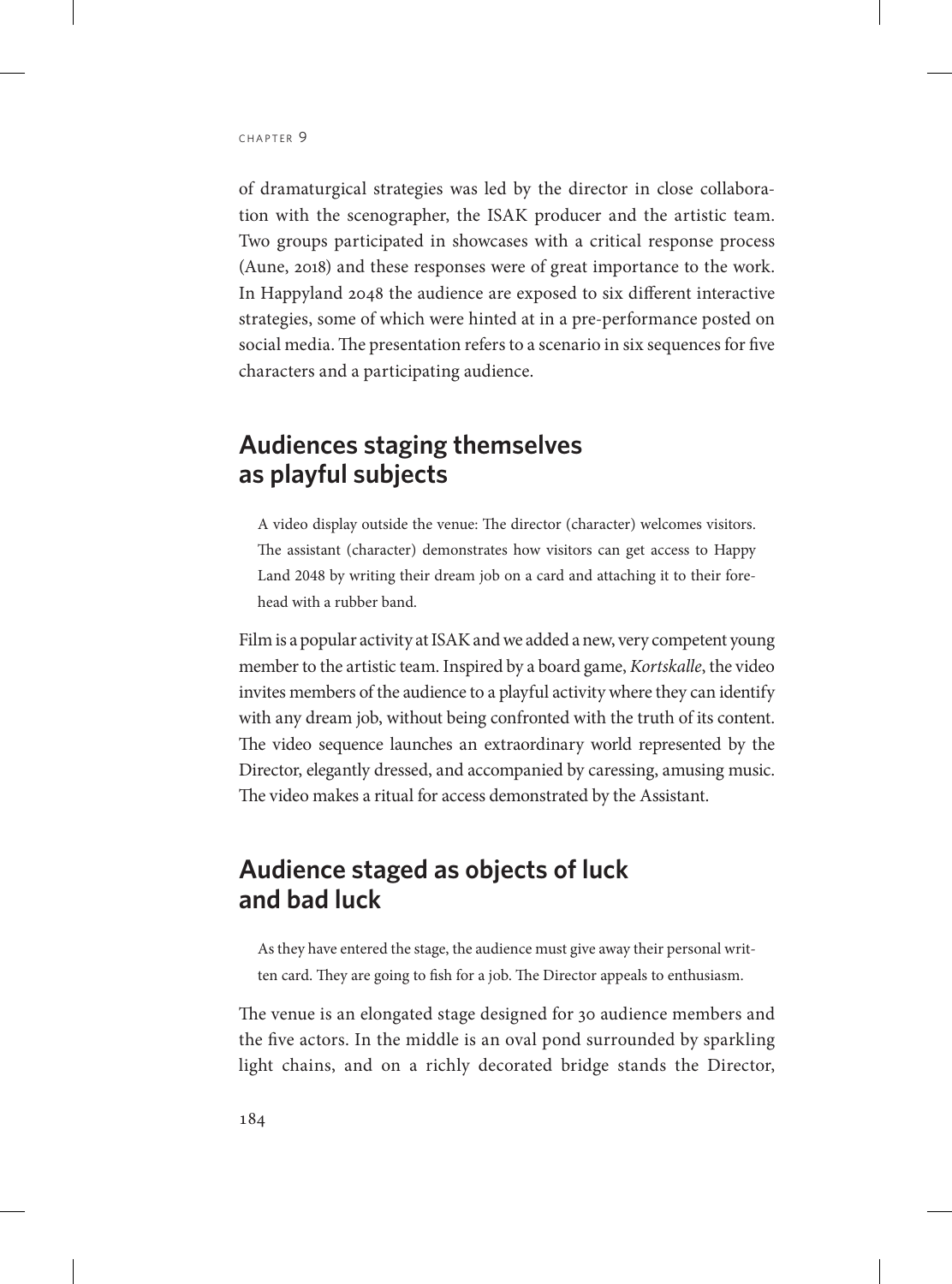welcoming "visitors". Due to the design of the pond, audiences and actors can see each other and everyone can see the Director. The pond is filled with orange, yellow, blue and green bathing ducks and on each duck is a card attached with the title of a type of work. Fishing rods are placed around the pond. The showcase revealed that the audience needed guidance into the venue and the Assistant led the group into a circle around the pond.

In creating the 2048 labour market in an environmentally friendly future, the pond contained 65 % necessity work, 15 % teaching jobs, 15 % management jobs and 5 % creative professions. Each category had jobs producing communication, food, energy and empathy. Having to swap the dream job for a casual, unknown, or unusual job was a critical point for the showcase audiences, as it was for participants in Democratic forums. The challenge was to establish a space that cared for emotional response without losing momentum in the excitement of the play. The audience faced uncertainty, frustration and rupture, as well as passive resistance and withdrawal. Without disclosing their function, actors moved around the pond, initiated conversations, failed to communicate with each other or the Director, and helped the Assistant in distributing places and fishing rods. The Director's monologue combined flattery and accusatory threats and, together with the music, the soundscape created the atmosphere for the temporal setting of 2048. The pond was emptied of ducks, and luck and bad luck were distributed through chance and political demagogy.

# **Audiences staged as audience**

Characters Alessia, Lasse and Hermann are pulled out for an Extra Chance and given three new opportunities. Confrontations with the Director develop into conflicts as they accuse each other of imposing impossible demands on content, status, and value of the work they catch. The Director leaves.

The three characters are developed from fragments presented by the participants, including the actors. Thus, Alessia is also a representation of the actor's own dream of a performative profession, and Hermann's total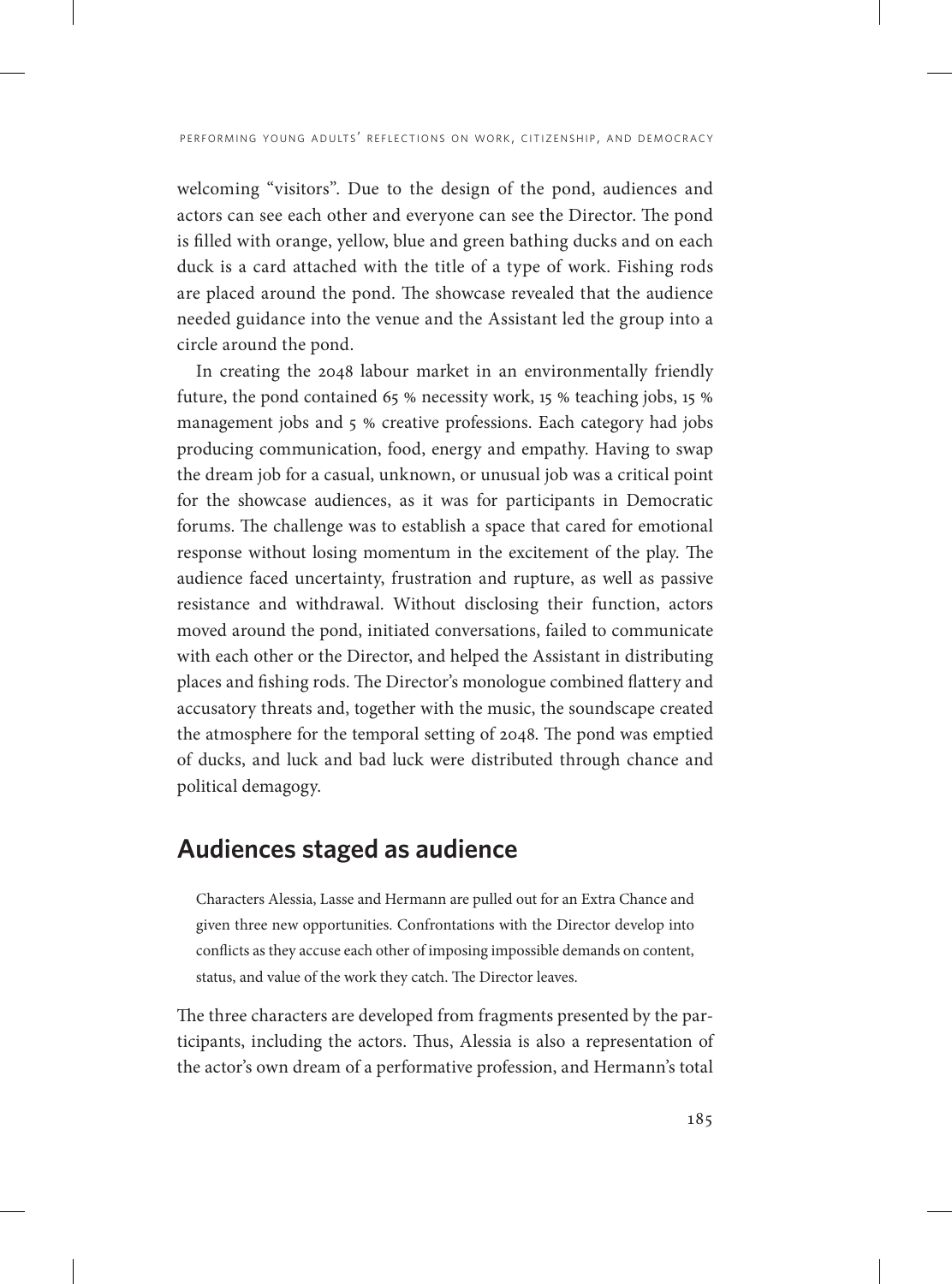lack of orientation is an expression of the actor looking back at himself as an 18 year old. Lasse represents statements like: "I want to be a journalist, but I can well become a caregiver if it doesn't work." The Director is representing the ideology of crises, where the need for control of work trumps all individual interests. Dreams, frustration, and anger about not being successful, respected and understood, are met with the Director's rhetorical phrases: "In a complex and uncertain world we, alternatively, all, alternatively, must all understand that…"

In this sequence the audience watch the stage actions, still within the contract of equal ratio developed in earlier sequences. Even the smallest form of interaction is a push towards courage and interest in interaction with actors and each other. Hence the audience show engagement and identification when characters are challenged by unknown or "necessity work". In order to secure co-ownership of the experiences and cocreatorship of the aesthetic communication played out, the actors needed to combine presence in interaction, flexibility and responsibility for progress of theme and conflicts, as well as a cautious use of theatricality in line with the audience's playfulness. During improvisational rehearsals the actors had developed a useful repertoire, a toolbox of strategies in interacting with the audience: sympathetic strategies such as swapping, giving and begging, and unsympathetic strategies such as tricking, stealing, lying.

#### **Audiences staged as members of jury**

The three characters are standing on the bridge, asking the audience to judge their dreams versus the regime in Happy Land 2048. Audiences make judgements by moving to the same side as a character, to the opposite side or to somewhere in the middle. In turn, the actors interview audiences.

At this stage of the performance event, several members of the audience had forgotten both their personal written cards and the one they got while fishing, and these now received renewed attention. Those who take a clear stand for or against a character often argue from the perspective of the character and reflect on how they identify with his/her point of view. The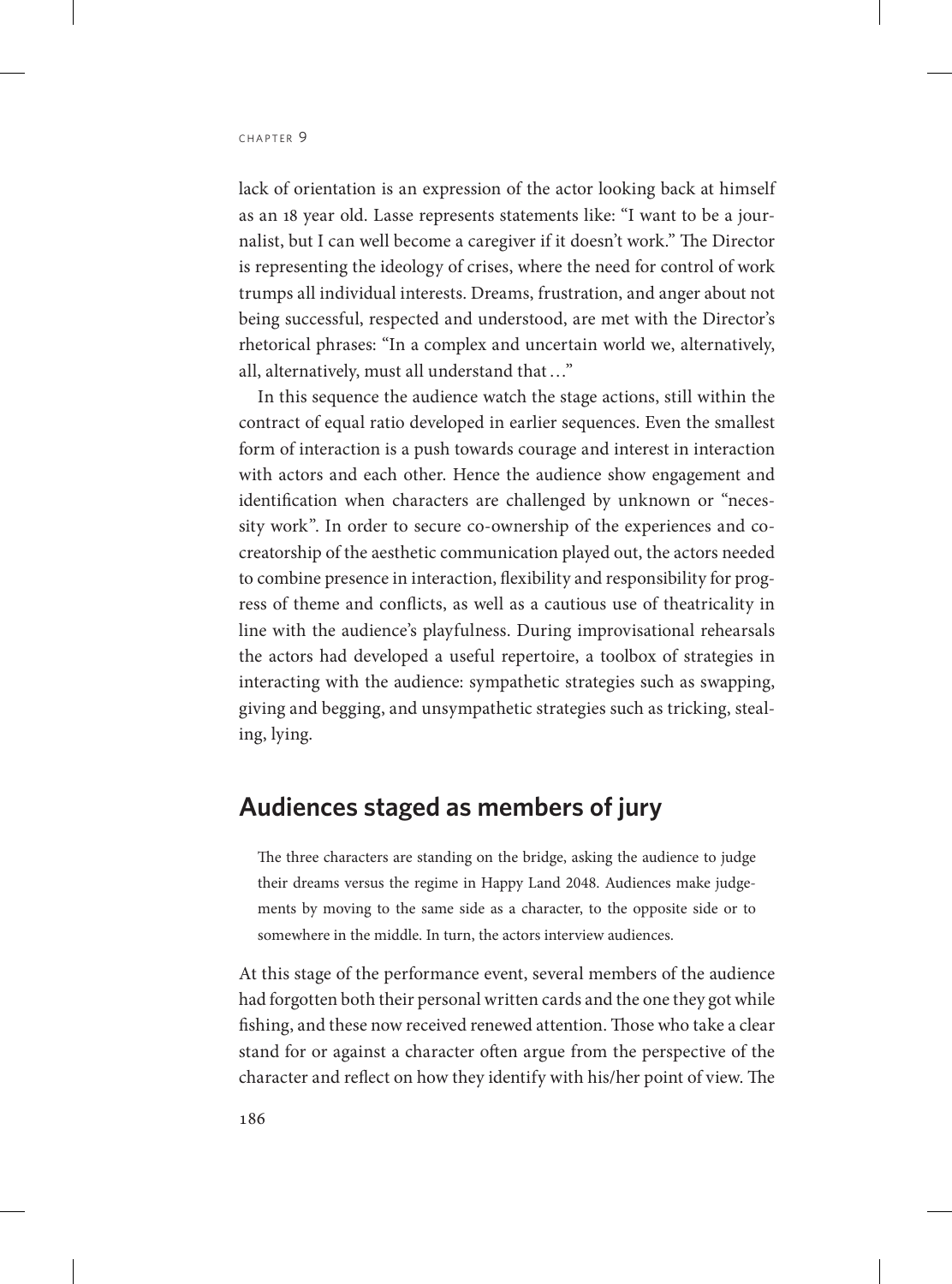members who place themselves in the midfield more often refer directly to their own dreams and future challenges. After these responses, more members of the audience swap places.

# **Audiences staged in an open discussion**

Hermann asks for help to understand what kind of work belongs in communication, food, energy and empathy. He asks the audience to gather in groups – giving very unclear instructions.

Amongst the audience, many had "fished" unusual and unknown work, and the four categories mentioned represented an unusual form of classification. In our show cases there was no need for active participation from actors nor the Assistant. Hermann's messy leadership triggered a high level of interactivity and conversations and movements intersected at the venue. Gradually, small groups emerged arguing they have work of equal and similar importance to the community. Particularly the category of empathy opened surprising reflections, such as: "I wanted to be a writer, but then I became a bird guard. I think it's good and important to work with empathy in the future." (My translation)

# **Audiences returned to 2020**

Assistant announces that Happy Land is closing. Everyone will find their access cards at the entrance.

Depending on the intensity of the interaction, the previous two sequences tended to be very long-lasting and sometimes outlasted their allotted time at the theatre festival. The performance ends in accordance with the fictional universe, the fairground is closing for the day. The performance does not attempt to summarise fixed answers. But we argue that this form of theatre offers a space for actor and audience to gain critical insight into dreams, opportunities and challenges, here creating their own work narrative. This is the pleasure and dilemma of applied post-dramatic theatre: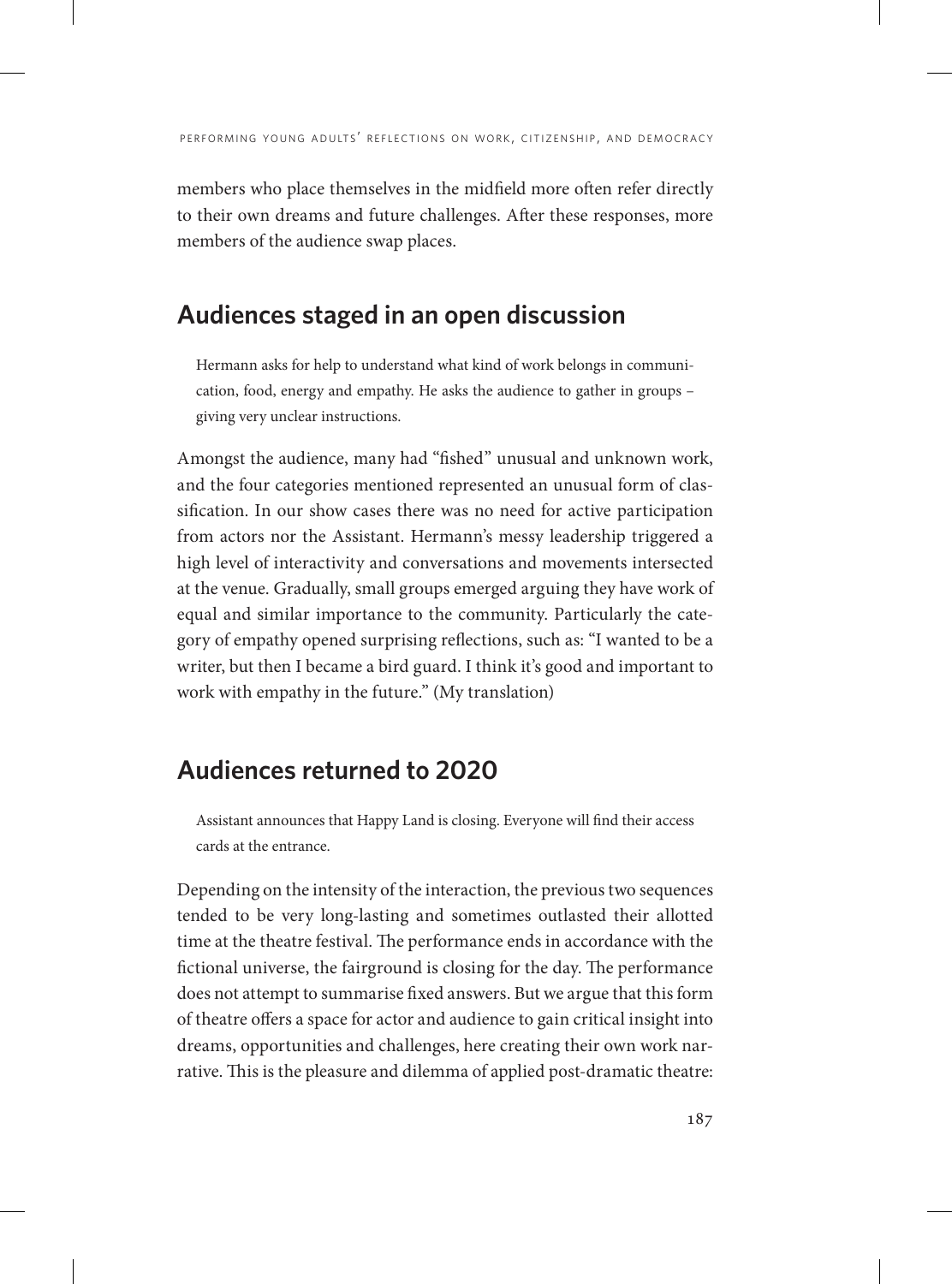"The transition may not deliver immediate results, but it produces the possibility of change through dialogue and exposure that allow space for feeling, and are not bound to rhetoric" (Angelaki, 2017, p. 3).

## **Concluding thoughts**

Our theatre research project had a double agenda. We wanted to add new knowledge to how theatre can be a significant space for critical, informative and entertaining experience and reflection. Secondly, we wanted to highlight questions of work as part of life and future for youth and young people, and essential for concepts of citizenship and democracy. This double intention sets premises for designing Democratic forum and for our dramaturgical strategy to include the staging of the audience in the performative event. We strove to follow an ethos of equality inspired by, among others, Jacques Rancière (2016), and found Democratic forum to be quite successful. It was sufficiently open to tempt different young people to share experiences, opinions and competences and it was sufficiently structured with plans and phases. It was inclusive, sharing all kinds of documentation and systematically using time on thematic as well as aesthetic decisions. It was, moreover, sufficiently slow to allow both theme and form to take hold and spread among participants and to create interest for the performance to come. It was sufficiently uncertain and complex to attract young adults with their powers, courage and skills to create something they experienced as entertaining, complex, critical and important.

However, the ideal of political subjectivation and dissensus, also inspired by Rancière, needs further, careful thought in a theatre process initiated and directed by a researcher. Despite our democratic intentions, the project gave me – as researcher and director – a tremendous advantage in that I could decide topic, develop questions, procedures and make aesthetic decisions on my own. It is essential to reflect on the power relations. How is power distributed by facilitation, and when does this distribution exclude someone's voice? According to Raniciére, politics as political action arises when the excluded uses an opportunity to express herself and take a seat in the common room (2004, p. 70). This is why we did not start from clear hypotheses, pre-set questions and a production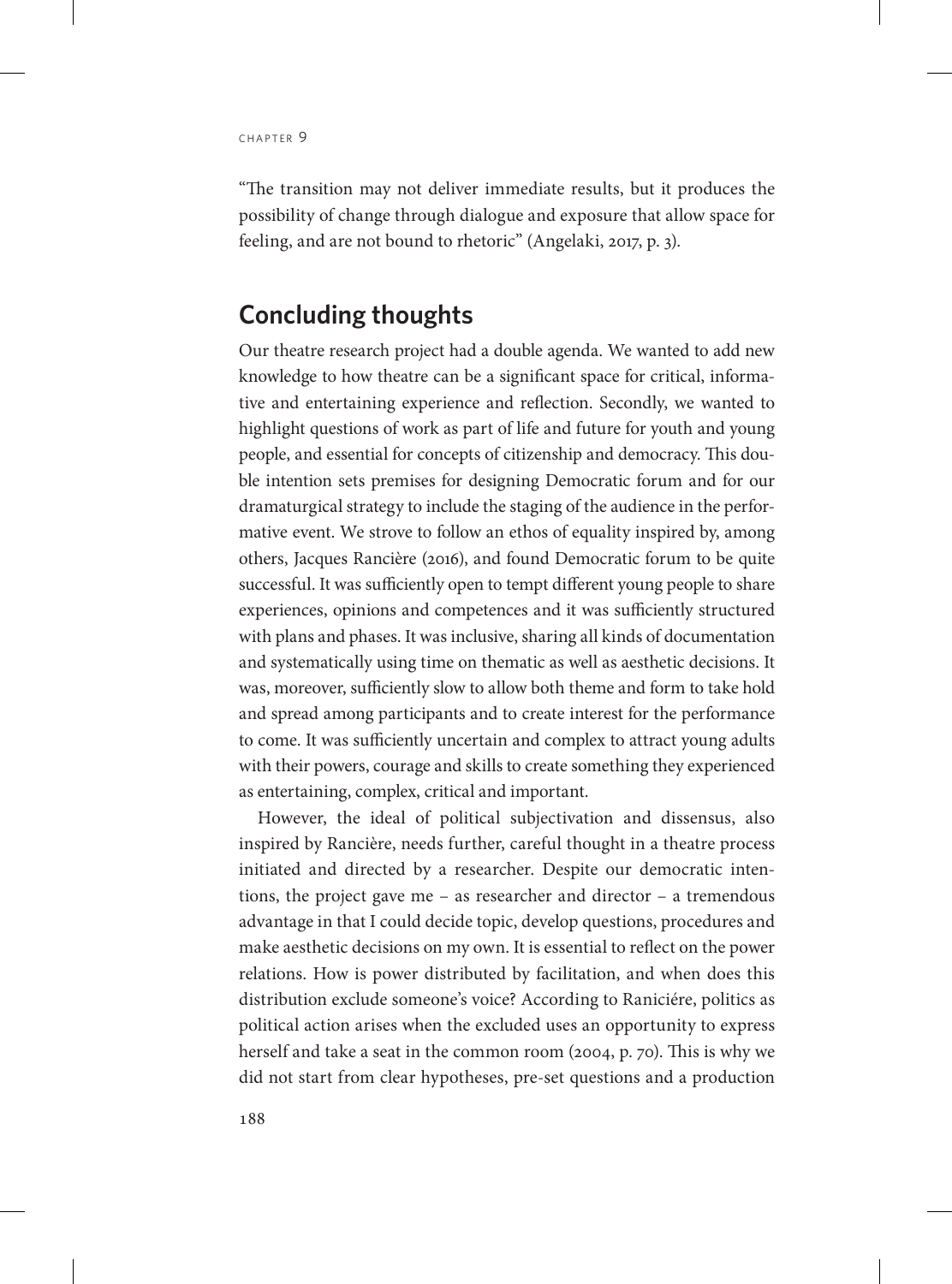concept, but applied techniques, methods, and competences that accorded with the chosen venue and its motivated participants. The facilitating director-researcher navigated in a state of dilemma, listening to the participants and to her own intentions, ongoing reflections, and ideas. We strove to find the design that embodied a dynamic relationship between the researcher`s knowhow and performance-sensitive presence and experiences with the artistic and cultural competence of participants. However, it must be admitted that this unpredictable platform did not suit everybody or all situations, and I did not solve the dilemma arising from youth at ISAK primarily wanting to play theatre.

Finally, two days before the first performance, the ISAK venue was closed due to the Covid-19 lockdown. The Covid-19 crisis made the questions raised highly relevant as it revealed the fragility of the welfare state. Young workers are the first to lose their jobs, and among these are students doing part-time work while they study, and other young people on the doorstep of the work market. Many participants in Happy Land 2048 shared dreams of a future in the professions of the performing arts and some had experience as freelance artists, dancers, and singers. Conversations about this topic was an undercurrent throughout the project period and the performance provided no secure answers. However, the performing arts project became an arena for open and broad reflections on being an artist in the future. One participant said: "Now I have become even more eager to be an actor and make important, engaging theatre." Another had second thoughts: "Perhaps I better get an ordinary job. Get me a home and a workplace". At the moment of the shutdown, we sat together preparing the last pieces of scenography. As it was time to leave, one of the actors raised his voice to express a common experience: "We are about to create something that really matters to young adults."

#### **References**

Angelaki, V. (2017). *Social and political theatre in 21st-century Britain*. Bloomsbury. Aune, V. (2018). Visningsseminar med kritisk responsprosess. In V. Aune &

C. Haagensen (Eds.), *Teaterproduksjon – Ti produksjonsestetiske innganger*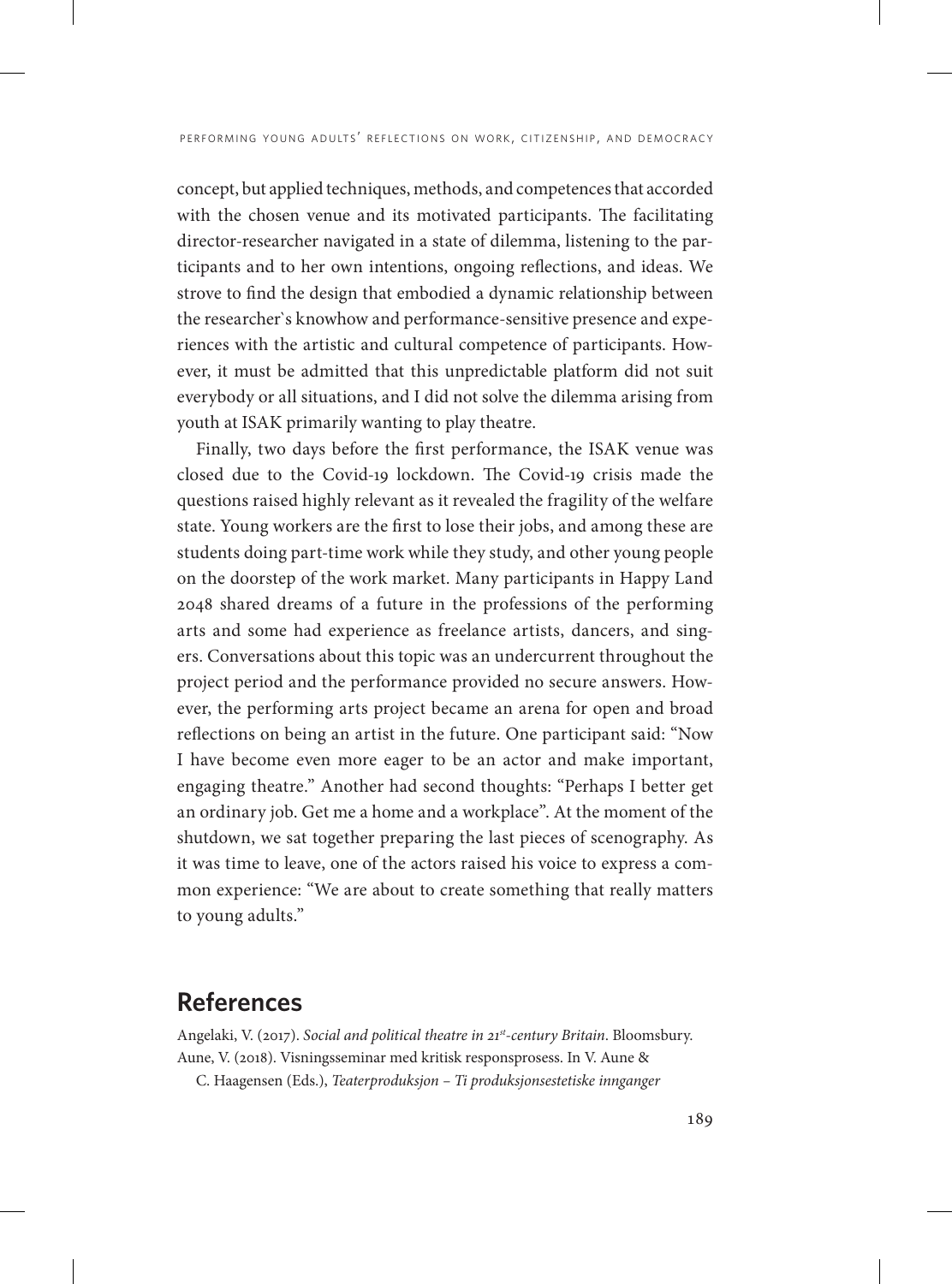(pp. 223–242). Cappelen Damm Akademisk. [https://press.nordicopenaccess.no/](https://press.nordicopenaccess.no/index.php/noasp/catalog/book/43) [index.php/noasp/catalog/book/43](https://press.nordicopenaccess.no/index.php/noasp/catalog/book/43)

Aune, V. (2017a). Our lady`s folk. Creating authoritative, aesthetic communication in documentary theatre. In *Applied Theatre Research*, *5*(3), 239–253.

Aune, V. (2017b). Det demokratiske potensialet i dokumentbaserte teaterformer. In K. M. Heggstad, B. Rasmussen & R. G. Gjærum (Eds.), *Drama, teater og demokrati: Antologi II: I kultur og samfunn* (pp. 47–64). Fagbokforlaget.

Aune, V. & Haagensen, C. (2018). *Teaterproduksjon – Ti produksjonsestetiske innganger*. Cappelen Damm Akademisk. [https://press.nordicopenaccess.no/](https://press.nordicopenaccess.no/index.php/noasp/catalog/book/43) [index.php/noasp/catalog/book/43](https://press.nordicopenaccess.no/index.php/noasp/catalog/book/43)

Bale, K. & A. Bø-Rygg (Eds.). (2008). *Estetisk teori*. *En antologi* (pp. 533–550). Universitetsforlaget.

Bishop, C. (2012). *Artificial hells: Participatory art and the politics of spectatorship*. Verso.

Bø, T. & Håland, I. (2017). *Unge på arbeidsmarkedet: Tilleggsspørsmål i arbeidskraftundersøkelsen 2016*. Statistisk sentralbyrå. [https://ssb.brage.unit.no/](https://ssb.brage.unit.no/ssb-xmlui/handle/11250/2490235) [ssb-xmlui/handle/11250/2490235](https://ssb.brage.unit.no/ssb-xmlui/handle/11250/2490235)

Denzin, N. (1997). *Interpretive ethnography: Ethnographic practices for the 21st century*. Sage Publications.

Haseman, B. (2006). A manifesto for performative research. *Media International Australia Incorporating Culture and Policy*. *118*(1), 98–106.

Hyggen, C. (2017). Etterlater arbeidstrening arr hos unge ledige? Et vignetteksperiment av arbeidsgivers beslutninger ved ansettelse av unge i Norge. *Søkelys på arbeidslivet*, *34*(4), 236–251. https://doi.org/10.18261/issn.1504-7989-2017-04-01 Lehmann, H. T. (2006). *Postdramatic theatre*. Routledge.

Martin, C. (Ed.). (2010). *Dramaturgy of the real on the world stage*. Palgrave Macmillan.

Merleau-Ponty, M. (1994). *Kroppens fenomenologi*. Pax Forlag.

- Nash, K. (1996). Post-democracy, politics and philosophy: An interview with Jacques Rancière. *Angelaki, Journal of the Theoretical Humanities 1*(3).
- Nelson, R. (2013). *Practice as research in the arts: Principles, protocols, pedagogies, resistances*. Palgrave Macmillan.
- Rancière, J. (2004/2008). Estetikk som politikk. In K. Bale & A. Bø-Rygg (Eds.), *Estetisk teori*. *En antologi*. Universitetsforlaget.

Rancière, J. (2008). *The emancipated spectator*. Verso.

- Ranicère, J. (2011). Who is the subject of the Rights of Man? In A. S. Rathore & A. Cistelecan (Eds.), *Wronging rights? Philosophical challenges for human rights* (pp. 168–183). Taylor & Francis Ltd.
- Ranicère, J. (2016). The method of equality: Interviews with Laurent Jeanpierre and Dork Zabunyan. In A. Harley (Ed.), *Community Development Journal, 2019*, *54*(2), 352–355. https://doi.org/10.1215/9780822390930-018